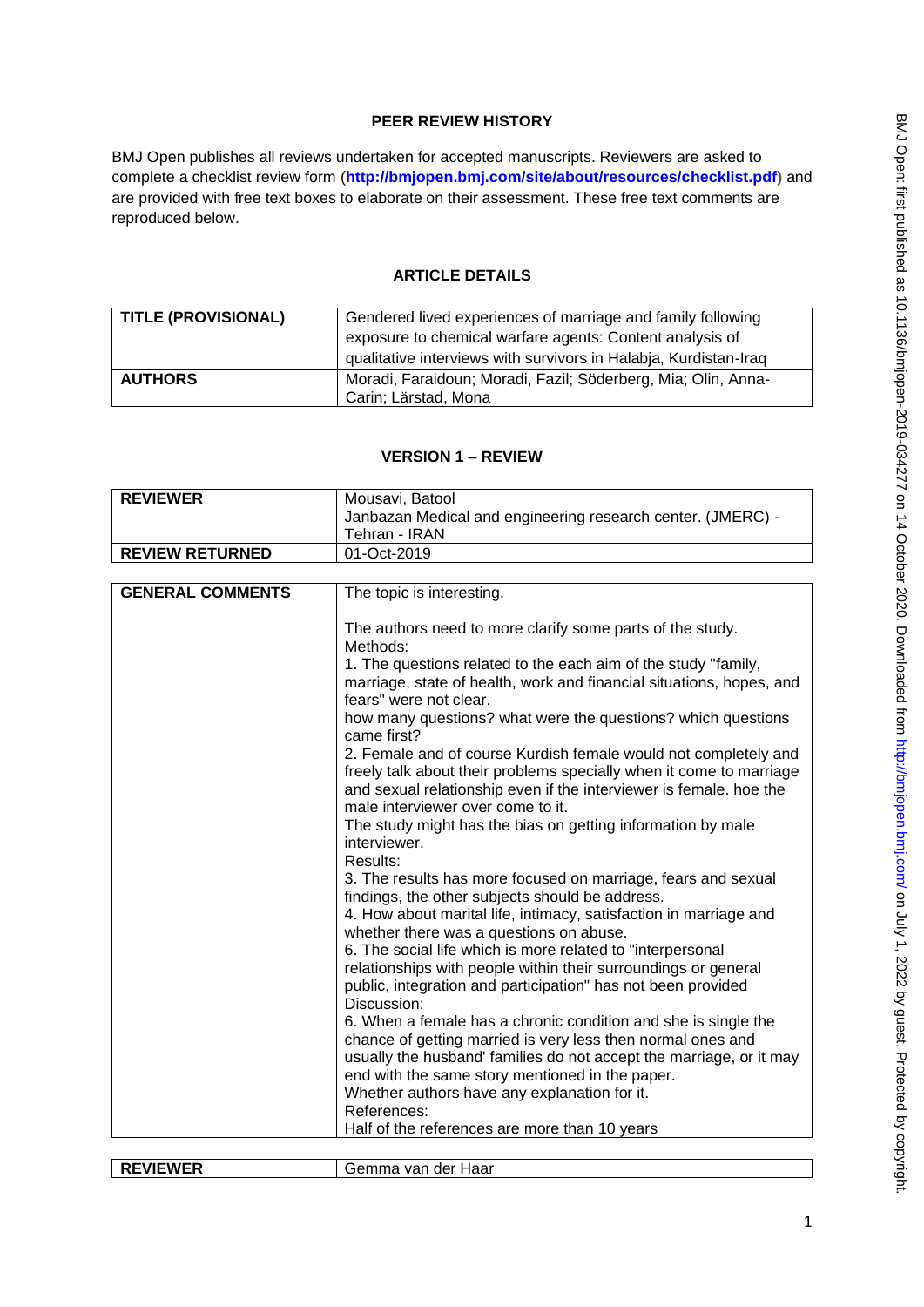|                         | Wageningen University, Department of Social Sciences, The                                                                                                                                                                                                                                                                                                                                                                                                                                                                                                                                                                                                                                                                                                                                                                                                                                                                                                                                                                                                                                                                                                                                                                                                                                                                                                                                                                                                                                                                                                                                                                                                                                                                                                                                                                                                                                                                                                                                                                                                                                                                                                                                                                                                                                                                                                                                                                                                                                                                                                                                                                                                                                                                                                                                                                                                                                                                                                                                                                                                                                                                                                                                         |
|-------------------------|---------------------------------------------------------------------------------------------------------------------------------------------------------------------------------------------------------------------------------------------------------------------------------------------------------------------------------------------------------------------------------------------------------------------------------------------------------------------------------------------------------------------------------------------------------------------------------------------------------------------------------------------------------------------------------------------------------------------------------------------------------------------------------------------------------------------------------------------------------------------------------------------------------------------------------------------------------------------------------------------------------------------------------------------------------------------------------------------------------------------------------------------------------------------------------------------------------------------------------------------------------------------------------------------------------------------------------------------------------------------------------------------------------------------------------------------------------------------------------------------------------------------------------------------------------------------------------------------------------------------------------------------------------------------------------------------------------------------------------------------------------------------------------------------------------------------------------------------------------------------------------------------------------------------------------------------------------------------------------------------------------------------------------------------------------------------------------------------------------------------------------------------------------------------------------------------------------------------------------------------------------------------------------------------------------------------------------------------------------------------------------------------------------------------------------------------------------------------------------------------------------------------------------------------------------------------------------------------------------------------------------------------------------------------------------------------------------------------------------------------------------------------------------------------------------------------------------------------------------------------------------------------------------------------------------------------------------------------------------------------------------------------------------------------------------------------------------------------------------------------------------------------------------------------------------------------------|
|                         | Netherlands                                                                                                                                                                                                                                                                                                                                                                                                                                                                                                                                                                                                                                                                                                                                                                                                                                                                                                                                                                                                                                                                                                                                                                                                                                                                                                                                                                                                                                                                                                                                                                                                                                                                                                                                                                                                                                                                                                                                                                                                                                                                                                                                                                                                                                                                                                                                                                                                                                                                                                                                                                                                                                                                                                                                                                                                                                                                                                                                                                                                                                                                                                                                                                                       |
| <b>REVIEW RETURNED</b>  | 26-Nov-2019                                                                                                                                                                                                                                                                                                                                                                                                                                                                                                                                                                                                                                                                                                                                                                                                                                                                                                                                                                                                                                                                                                                                                                                                                                                                                                                                                                                                                                                                                                                                                                                                                                                                                                                                                                                                                                                                                                                                                                                                                                                                                                                                                                                                                                                                                                                                                                                                                                                                                                                                                                                                                                                                                                                                                                                                                                                                                                                                                                                                                                                                                                                                                                                       |
|                         |                                                                                                                                                                                                                                                                                                                                                                                                                                                                                                                                                                                                                                                                                                                                                                                                                                                                                                                                                                                                                                                                                                                                                                                                                                                                                                                                                                                                                                                                                                                                                                                                                                                                                                                                                                                                                                                                                                                                                                                                                                                                                                                                                                                                                                                                                                                                                                                                                                                                                                                                                                                                                                                                                                                                                                                                                                                                                                                                                                                                                                                                                                                                                                                                   |
| <b>GENERAL COMMENTS</b> | I have read this paper with great interest. It addresses an issue<br>that certainly deserves more attention and provides compelling<br>data to start to unravel the complex social, emotional and physical<br>effects of exposure to chemical weapons over the longer term.<br>The focus on the lived experiences of both men and women has<br>clear added value and I highly appreciate the inclusion of quotes<br>from the interviews. The methodological choices are (mostly) well-<br>accounted for. Overall I am very positive about publication of the<br>paper. However, there are a few areas of improvement that I see.<br>1. line 95 mentions the term teratogenic and the subsequent lines<br>connect it to the issue of stigma. To me (anthropologist with<br>knowledge on gender in the context of war but not on chemical<br>weapons) this term is unfamiliar and this might hold for part of the<br>intended readership, too. I suggest explaining the term and<br>clarifiying how/why it connects to stigmatisation.<br>2. In connection to this, the issue of stigmatisation and social<br>isolation comes back throughout the paper, but it remains unclear<br>(to me) what exactly is the source of that stigma. Is this about<br>visible effects of the exposure, or is it about suspected effects and<br>the sense of 'contamination' that respondents also mention? I<br>suggest to get this clarifled in the appropriate sections.<br>3. A methodological point: the Halabja attack happened in 1988. In<br>the methodological section the authors do not account for how<br>they deal conceptually and analytically with the time span between<br>the attack and the interviews and how the effects of the exposure<br>have unfolded over that time span. Were interviewees asked to<br>reflect on their current challenges or were they asked to reflect on<br>major life choices they have faced over these almost 30 years?<br>Both would be valid but now seem to be intertwined. In addition, I<br>felt that the time spent per interview was rather short given the<br>sensitivity and complexity of the topic.<br>4. The paper makes interesting points about uncertainty and how<br>this effects interviewees. To understand this well, I would have<br>appreciated some more explanation about what kinds of health<br>effects interviewees were suffering from. Were they mostly<br>impacted by the fear for what might still happen to them (and their<br>children), or were they already suffering considerable impairments<br>or loss of physical functions? Fear and uncertainty can be<br>impairing in and of themselves, but there might have been<br>physical issues at play as well (that could for example explain the<br>unemployment of several of the interviewees).<br>5. Finally, line 414 talks about women 'contributing to society' as<br>mothers. I was wondering about the choice of wording. Is this how<br>women spoke about this themselves? Would they not connect<br>motherhood (and the pain of failed motherhood) to issues as self-<br>realisation or a dignified life? Or does this view explain the<br>rejection they experienced? |

# **VERSION 1 – AUTHOR RESPONSE**

Reviewer(s)' Comments to Author:

Reviewer: 1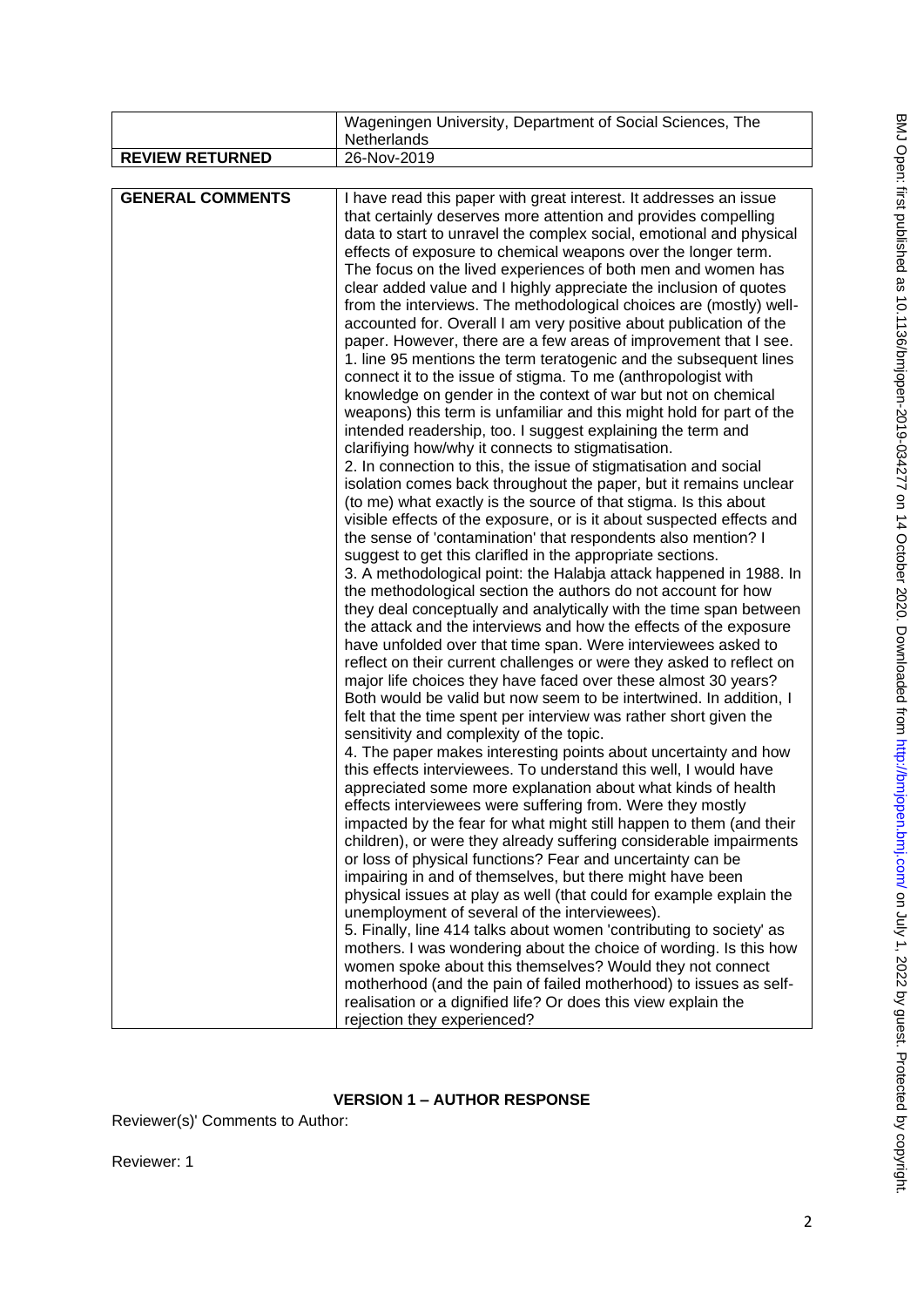Reviewer Name

batool mousavi

Institution and Country

Janbazan Medical and engineering research center. (JMERC) - Tehran - IRAN

Please state any competing interests or state 'None declared': None declared

Please leave your comments for the authors below The topic is interesting.

The authors need to more clarify some parts of the study. Methods:

1. REVIEWER COMMENT: The questions related to the each aim of the study "family, marriage, state of health, work and financial situations, hopes, and fears" were not clear. how many questions? what were the questions? which questions came first?

AUTHOR RESPONSE: Thanks for this point. It is now clarified. Ref nr.17 MANUSCRIPT EDIT: Page 5, line 112

2. REVIEWER COMMENT: Female and of course Kurdish female would not completely and freely talk about their problems specially when it come to marriage and sexual relationship even if the interviewer is female. hoe the male interviewer over come to it. The study might has the bias on getting information by male interviewer.

AUTHOR RESPONSE: Our study is restricted to an unprecedented examination of the long-term and gendered effects of CWAs. It, therefore, treats sexual relationship as only a part of the post-CWAs lived experiences and living conditions. In the revised version, we have made sure that the study neither claims total knowledge about "female" nor "Kurdish female". The experiences of marriage and sexual life are rendered in direct quotations of the female and male participants, i.e. in their own terms/words. In addition, the second author of the study, is an anthropologist with long-term ethnographic expertise about gender formation in Kurdistan at large and sexual violence during and after al-Anfal genocide in particular. We have now clarified this point in the main text. Finally, like others societies, in the Kurdish society the physician is trusted by the patients to share intimate information. This might have helped to overcome the mentioned hinder. MANUSCRIPT EDIT: Page 19, line 395

#### Results:

3. REVIEWER COMMENT: The results has more focused on marriage, fears and sexual findings, the other subjects should be address.

AUTHOR RESPONSE: You are right that the focus is mainly family and marriage . However, others issues are discussed too.

MANUSCRIPT EDIT. Figure 1

4. REVIEWER COMMENT: How about marital life, intimacy, satisfaction in marriage and whether there was a questions on abuse.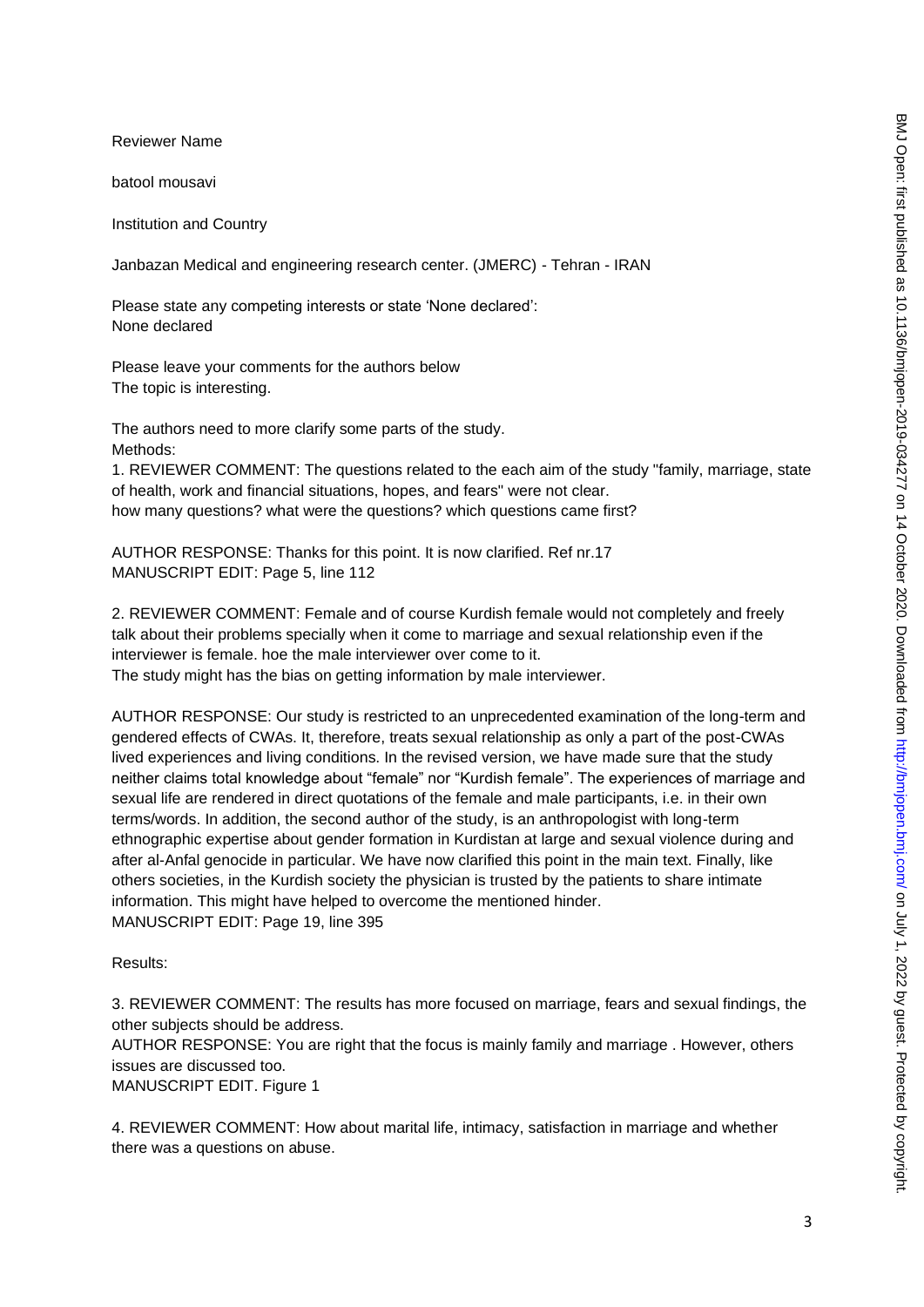AUTHOR RESPONSE: These themes are mentioned with quotations. There was no question regarding abuse. MANUSCRIPT EDIT: Page 15, line 306

6. REVIEWER COMMENT: The social life which is more related to "interpersonal relationships with people within their surroundings or general public, integration and participation" has not been provided.

AUTHOR RESPONSE: We agree with you that interpersonal relationship is the core of social life, that is why, how survivor's social life is affected post exposure is discussed throughout the paper. MANUSCRIPT EDIT: See line, 190, 193, 196, 203, 230, 341, 347, 377

Discussion:

6. REVIEWER COMMENT: When a female has a chronic condition and she is single the chance of getting married is very less than normal ones and usually the husband' families do not accept the marriage, or it may end with the same story mentioned in the paper. Whether authors have any explanation for it.

AUTHOR RESPONSE: Thanks a lot for this suggestion. We have now added an explanation. MANUSCRIPT EDIT: Page 16, line 345

References:

REVIEWER COMMENT: Half of the references are more than 10 years .

AUTHOR RESPONSE: In our study, we want to recognize the importance of the research done in this field and mark our contribution. We have not chosen the references in term of time or old/new, and rather attended to key studies. In addition, the CWAs impacts on gendered life is not extensively studied and remains underresearched. Nonetheless, we appreciate your concern as it also forced us to inquire further.

MANUSCRIPT EDIT: Page 21, line 473

Reviewer: 2

Reviewer Name

Gemma van der Haar

Institution and Country

Wageningen University, Department of Social Sciences, The Netherlands

Please state any competing interests or state 'None declared': None declared

Please leave your comments for the authors below

I have read this paper with great interest. It addresses an issue that certainly deserves more attention and provides compelling data to start to unravel the complex social, emotional and physical effects of exposure to chemical weapons over the longer term. The focus on the lived experiences of both men and women has clear added value and I highly appreciate the inclusion of quotes from the interviews. The methodological choices are (mostly) well-accounted for. Overall, I am very positive about publication of the paper. However, there are a few areas of improvement that I see.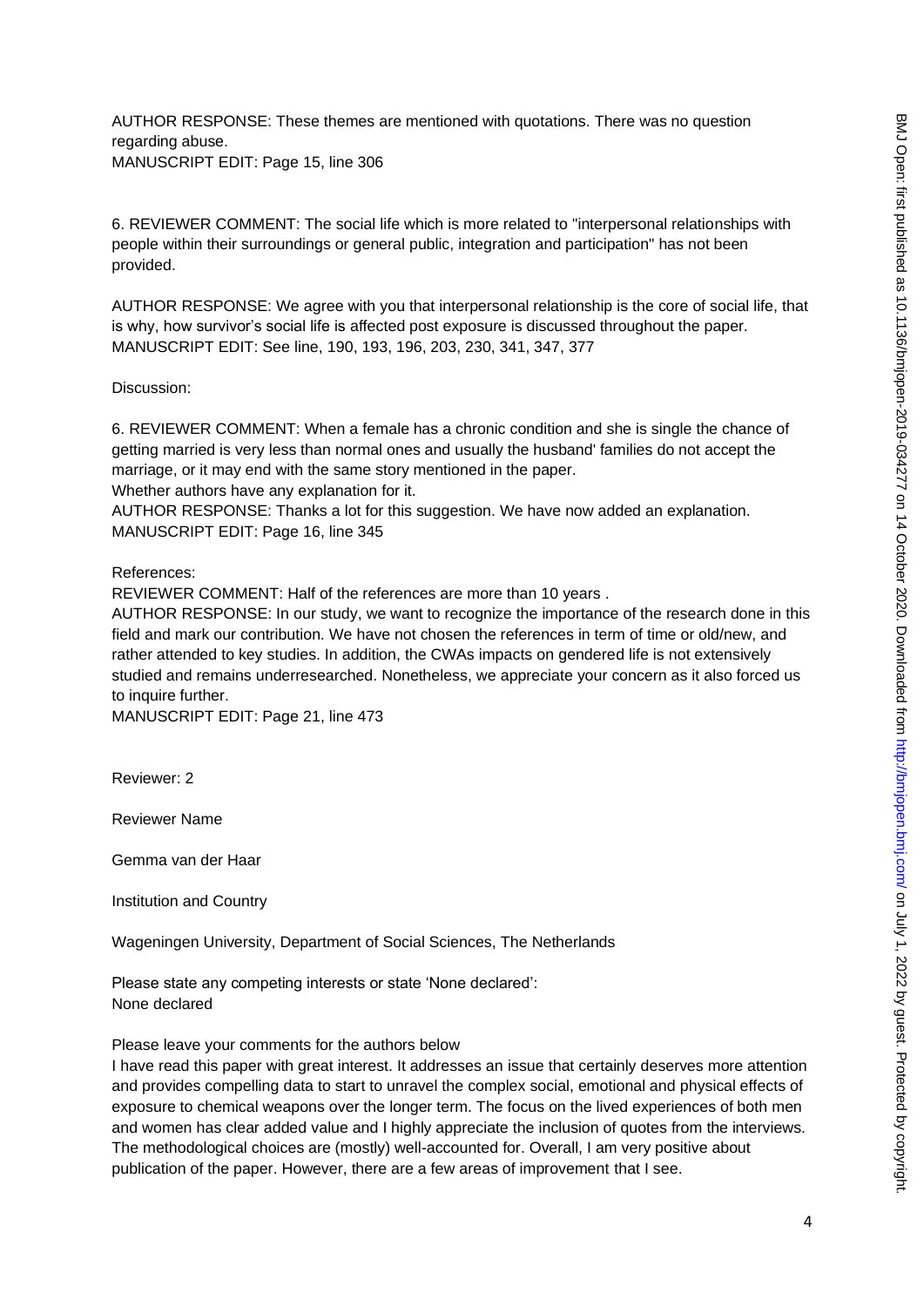AUTHOR RESPONSE: Thank you for your review and overall positive advice MANUSCRIPT EDIT: None

1. REVIEWER COMMENT: line 95 mentions the term teratogenic and the subsequent lines connect it to the issue of stigma. To me (anthropologist with knowledge on gender in the context of war but not on chemical weapons) this term is unfamiliar and this might hold for part of the intended readership, too. I suggest explaining the term and clarifiying how/why it connects to stigmatisation. AUTHOR RESPONSE: Very helpful suggestion. The term is now defined. MANUSCRIPT EDIT: Page 4, line 93; page 13, line 251

2. REVIEWER COMMENT: In connection to this, the issue of stigmatisation and social isolation comes back throughout the paper, but it remains unclear (to me) what exactly is the source of that stigma. Is this about visible effects of the exposure, or is it about suspected effects and the sense of 'contamination' that respondents also mention? I suggest to get this clarifled in the appropriate sections.

AUTHOR RESPONSE: A theme is added in the results section, regarding social stigma with quotation and discussed in the discussion.

MANUSCRIPT EDIT: Figure 1 and page 11, line 212

3. REVIEWER COMMENT: A methodological point: the Halabja attack happened in 1988. In the methodological section the authors do not account for how they deal conceptually and analytically with the time span between the attack and the interviews and how the effects of the exposure have unfolded over that time span. Were interviewees asked to reflect on their current challenges or were they asked to reflect on major life choices they have faced over these almost 30 years? Both would be valid but now seem to be intertwined. In addition, I felt that the time spent per interview was rather short given the sensitivity and complexity of the topic.

AUTHOR RESPONSE: We have expanded the methods section of our paper for better clarity MANUSCRIPT EDIT: Page 7, line 163, and 168

4. REVIEWER COMMENT: The paper makes interesting points about uncertainty and how this effects interviewees. To understand this well, I would have appreciated some more explanation about what kinds of health effects interviewees were suffering from. Were they mostly impacted by the fear for what might still happen to them (and their children), or were they already suffering considerable impairments or loss of physical functions? Fear and uncertainty can be impairing in and of themselves, but there might have been physical issues at play as well (that could for example explain the unemployment of several of the interviewees).

AUTHOR RESPONSE: This is a very important point. We have now rephrased some part. However, these symptoms are previously published see page 22, line 482. MANUSCRIPT EDIT: Page 17, line 353

5. REVIEWER COMMENT: Finally, line 414 talks about women 'contributing to society' as mothers. I was wondering about the choice of wording. Is this how women spoke about this themselves? Would they not connect motherhood (and the pain of failed motherhood) to issues as self-realisation or a dignified life? Or does this view explain the rejection they experienced?

AUTHOR RESPONSE: The dehumanization of the female survivors' of CWAs is made explicit in the text and we have also clarified our response to this important point. Also, the quotations from the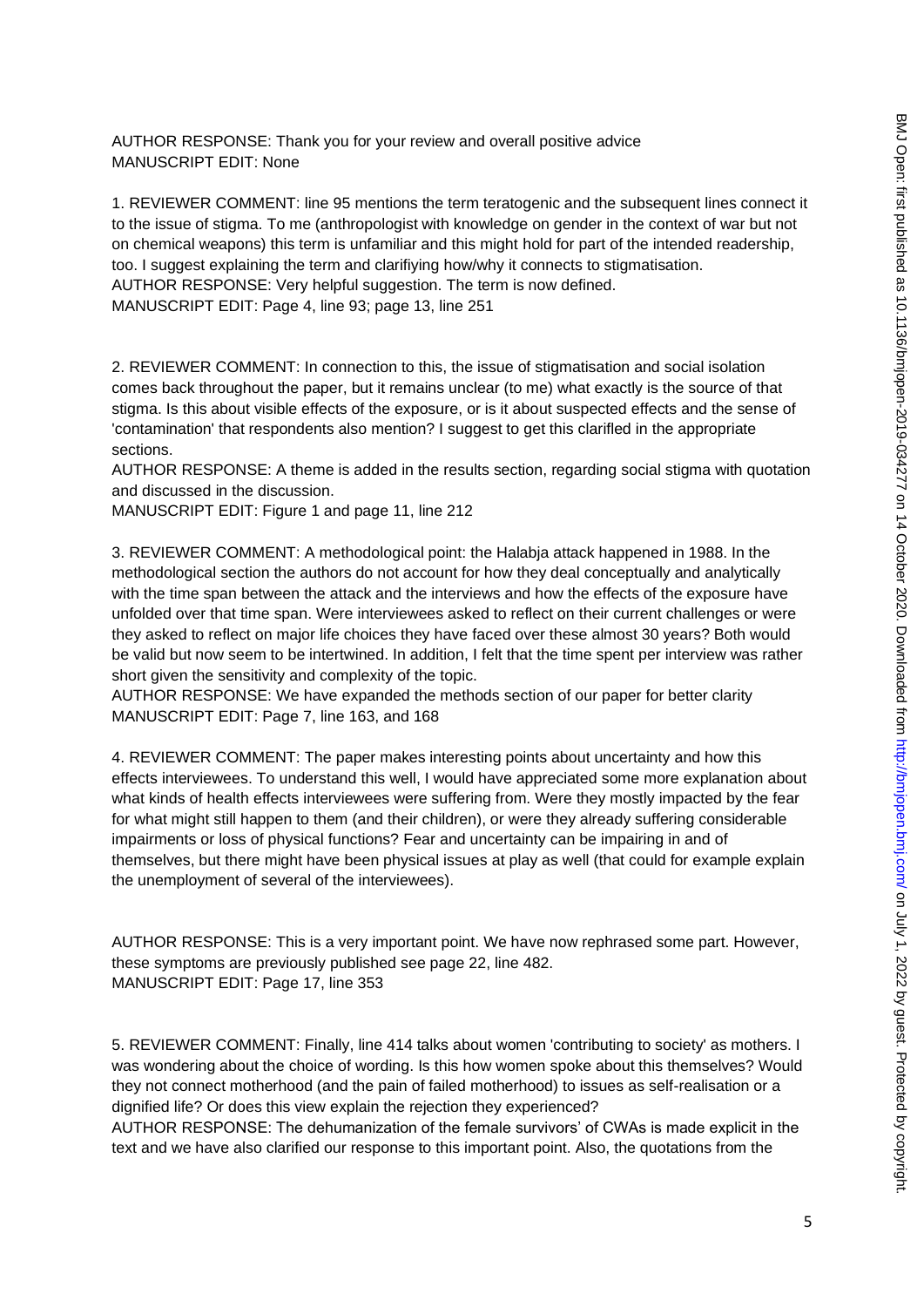female participants clearly show how they are reduced to motherhood or "biological bodies" in the service of the family and society in which they live. MANUSCRIPT EDIT: Pages 18, line 390

# **VERSION 2 – REVIEW**

| <b>REVIEWER</b>         | Batool Mousavi                                                    |
|-------------------------|-------------------------------------------------------------------|
|                         | JMERC                                                             |
| <b>REVIEW RETURNED</b>  | 04-Aug-2020                                                       |
|                         |                                                                   |
| <b>GENERAL COMMENTS</b> | Line: 337-338                                                     |
|                         | Knowledge about SM's adverse reproductive effects is still fuzzy, |
|                         | thus more studies are                                             |
|                         |                                                                   |

| needed.                                                                  |
|--------------------------------------------------------------------------|
| The paper referred for this mentioned that the previous studies did      |
| not confirmed the infertility : " there is no evidence of clinical life- |
| time infertility among survivors                                         |
| with high dose mustard exposure".                                        |
| Line 385 :  SM-exposed females face divorce, experience                  |
| cancelled                                                                |
| 386 engagements, and live with several related                           |
| uncertainties                                                            |
| How the authors are sure that these findings are due to CWAs             |
| exposure?                                                                |
| Female with having any physical or mental disability might face the      |
| same scenarios and this might not related only to the SM                 |
| exposure. How the authors consider it in their survey.                   |
| Needed to explain for better understanding                               |

| <b>REVIEWER</b>        | Gemma van der Haar                                   |
|------------------------|------------------------------------------------------|
|                        | Wageningen University, Department of Social Sciences |
|                        | The Netherlands                                      |
| <b>REVIEW RETURNED</b> | 21-Aug-2020                                          |

| <b>GENERAL COMMENTS</b> | I appreciate the care taken by the authors to review the paper<br>based on earlier review comments. I feel my comments have been<br>addressed in a satisfactory manner and the paper is now almost |
|-------------------------|----------------------------------------------------------------------------------------------------------------------------------------------------------------------------------------------------|
|                         | ready for acceptance.                                                                                                                                                                              |
|                         | I detected one phrase (1658-60) that reads oddly. It was added                                                                                                                                     |
|                         | with the intention to clarify that the contribution of female survivors                                                                                                                            |
|                         | to society is not called into question by the authors, yet in the way                                                                                                                              |
|                         | it is put now it raises confusion. As authors revise some typos here                                                                                                                               |
|                         | and there, they might also revise this sentence.                                                                                                                                                   |
|                         | Other than that, I would not require any further changes.                                                                                                                                          |

# **VERSION 2 – AUTHOR RESPONSE**

Reviewer(s)' Comments to Author:

Reviewer: 1

Reviewer Name: Batool Mousavi

Institution and Country: JMERC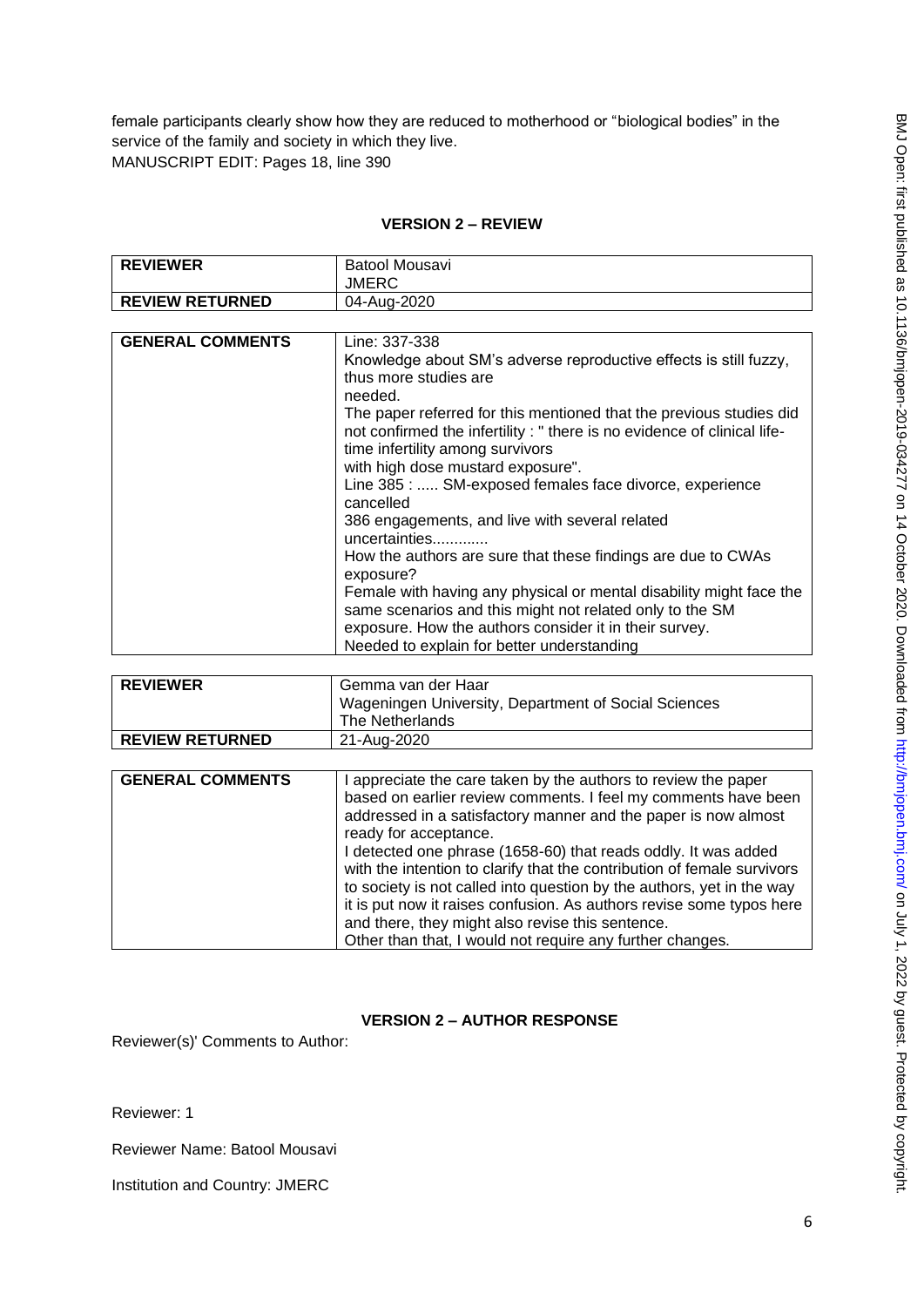Please state any competing interests or state 'None declared': None declared

Please leave your comments for the authors below

Line: 337-338

Knowledge about SM's adverse reproductive effects is still fuzzy, thus more studies are

needed.

The paper referred for this mentioned that the previous studies did not confirmed the infertility : " there is no evidence of clinical life-time infertility among survivors

with high dose mustard exposure".

Line 385 : ..... SM-exposed females face divorce, experience cancelled

386 engagements, and live with several related uncertainties.............

How the authors are sure that these findings are due to CWAs exposure?

Female with having any physical or mental disability might face the same scenarios and this might not related only to the SM exposure. How the authors consider it in their survey.

Needed to explain for better understanding

Answer: We agree with you that female with any physical or mental disability might face social difficulties. For better understanding of the female survivors' problems we have added and rephrased in the manuscript: page 18, line 390-91, These conditions could be related to the diagnostic stamp of CWA exposure and not even necessarily the post exposure symptoms and are clearly gendered.

Reviewer: 2

Reviewer Name: Gemma van der Haar

Institution and Country: Wageningen University, Department of Social Sciences

The Netherlands

Please state any competing interests or state 'None declared': None declared

Please leave your comments for the authors below

I appreciate the care taken by the authors to review the paper based on earlier review comments. I feel my comments have been addressed in a satisfactory manner and the paper is now almost ready for acceptance.

I detected one phrase (1658-60) that reads oddly. It was added with the intention to clarify that the contribution of female survivors to society is not called into question by the authors, yet in the way it is